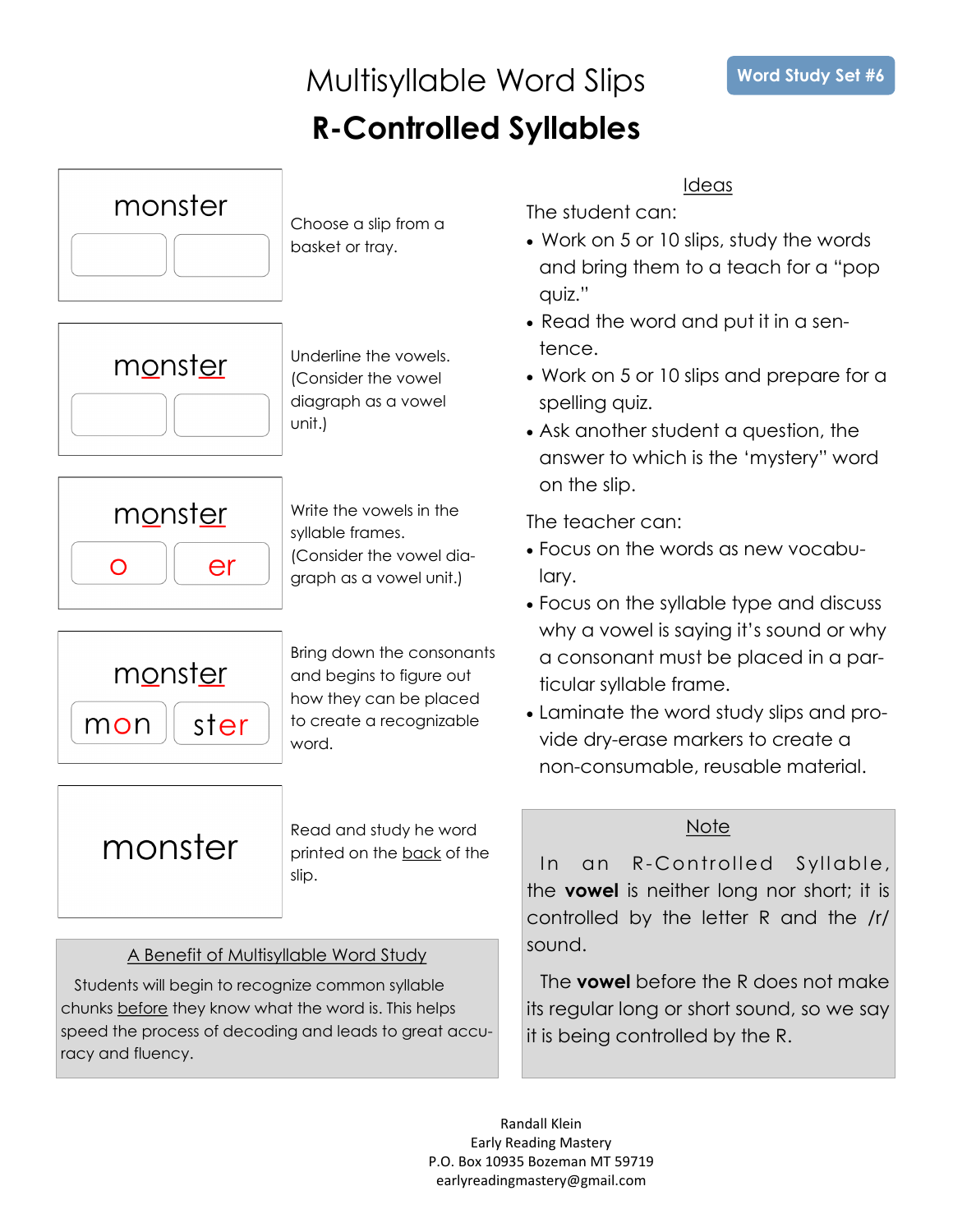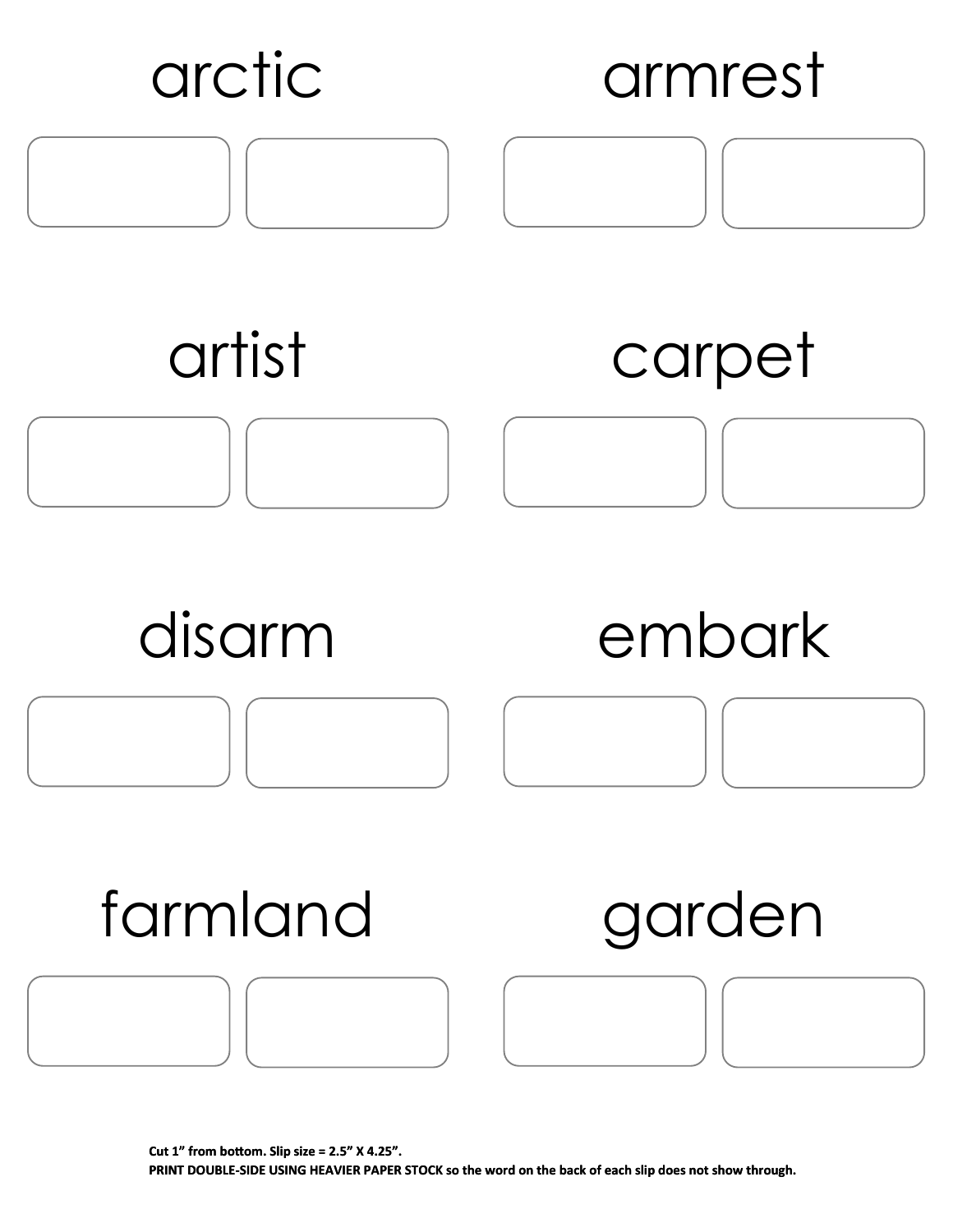

## carpet artist

## embark disarm

# garden farmland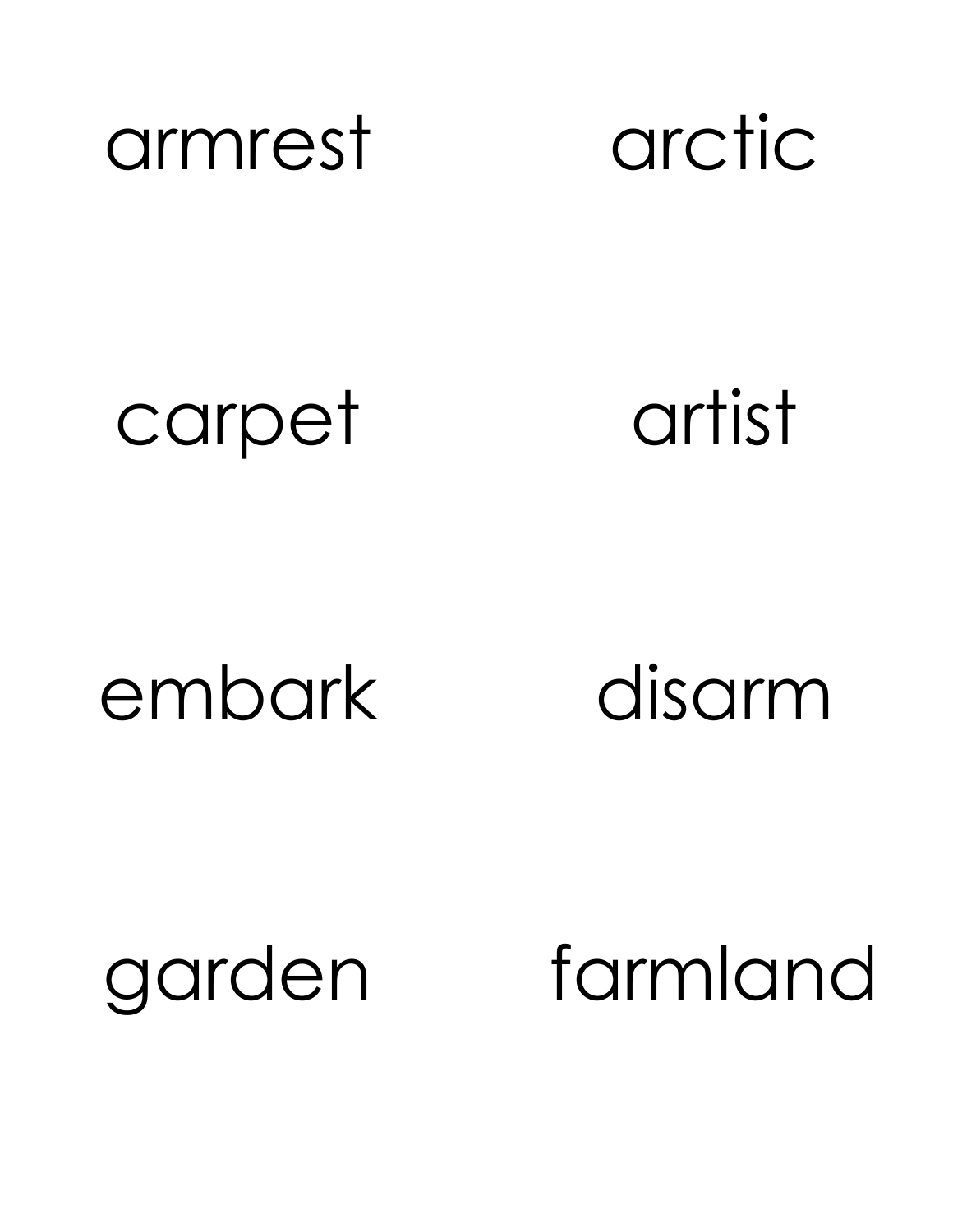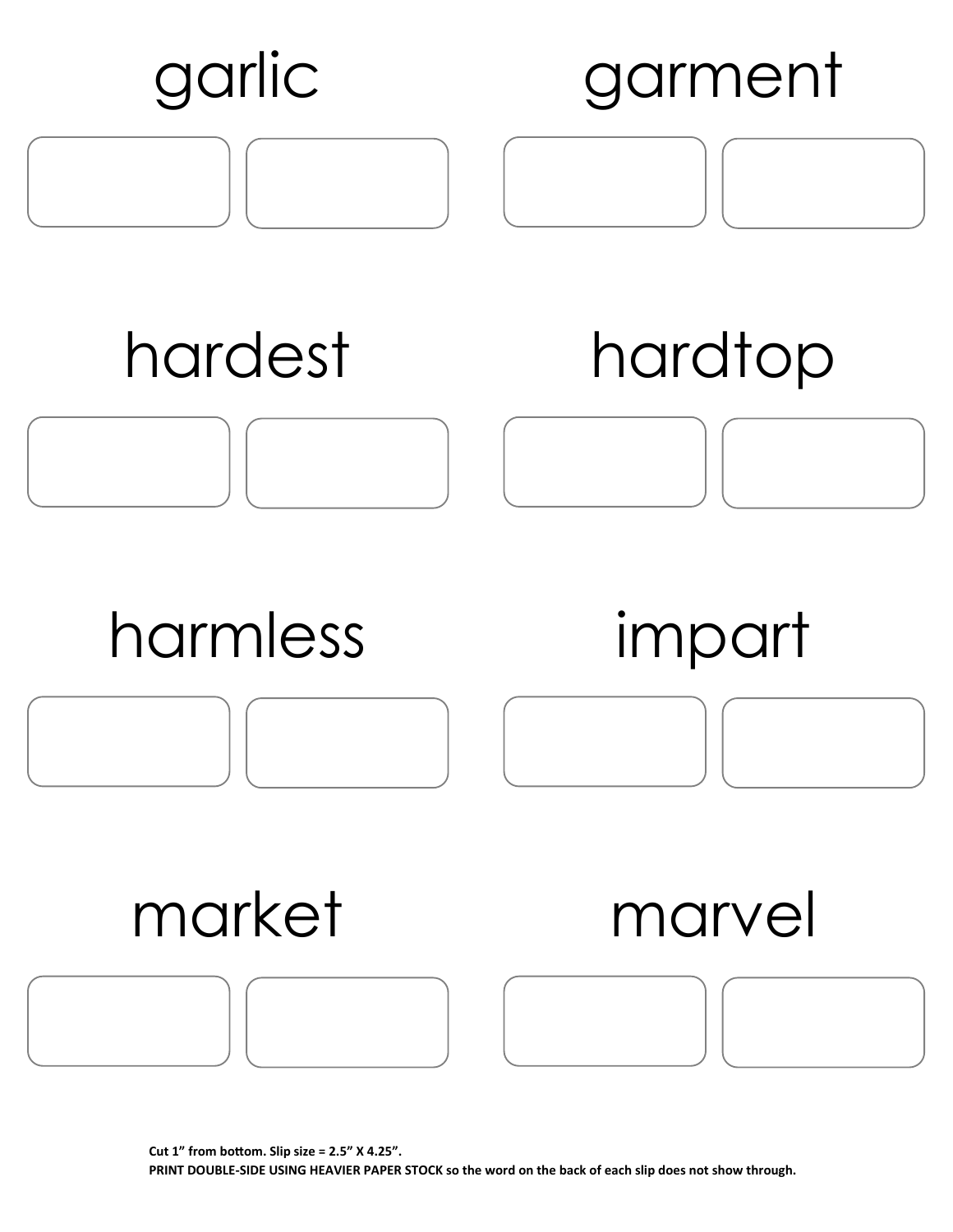



hardtop hardest

impart harmless

marvel market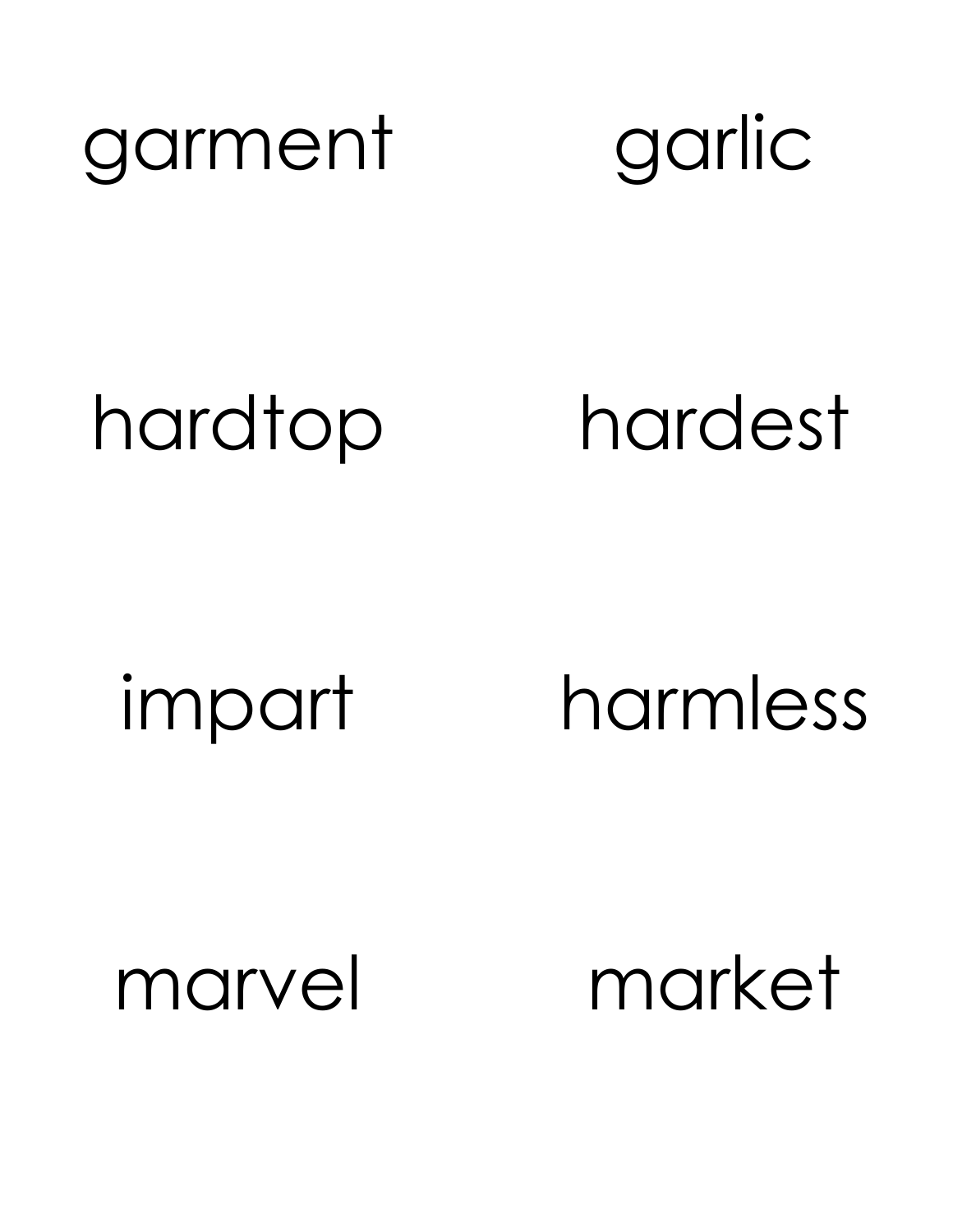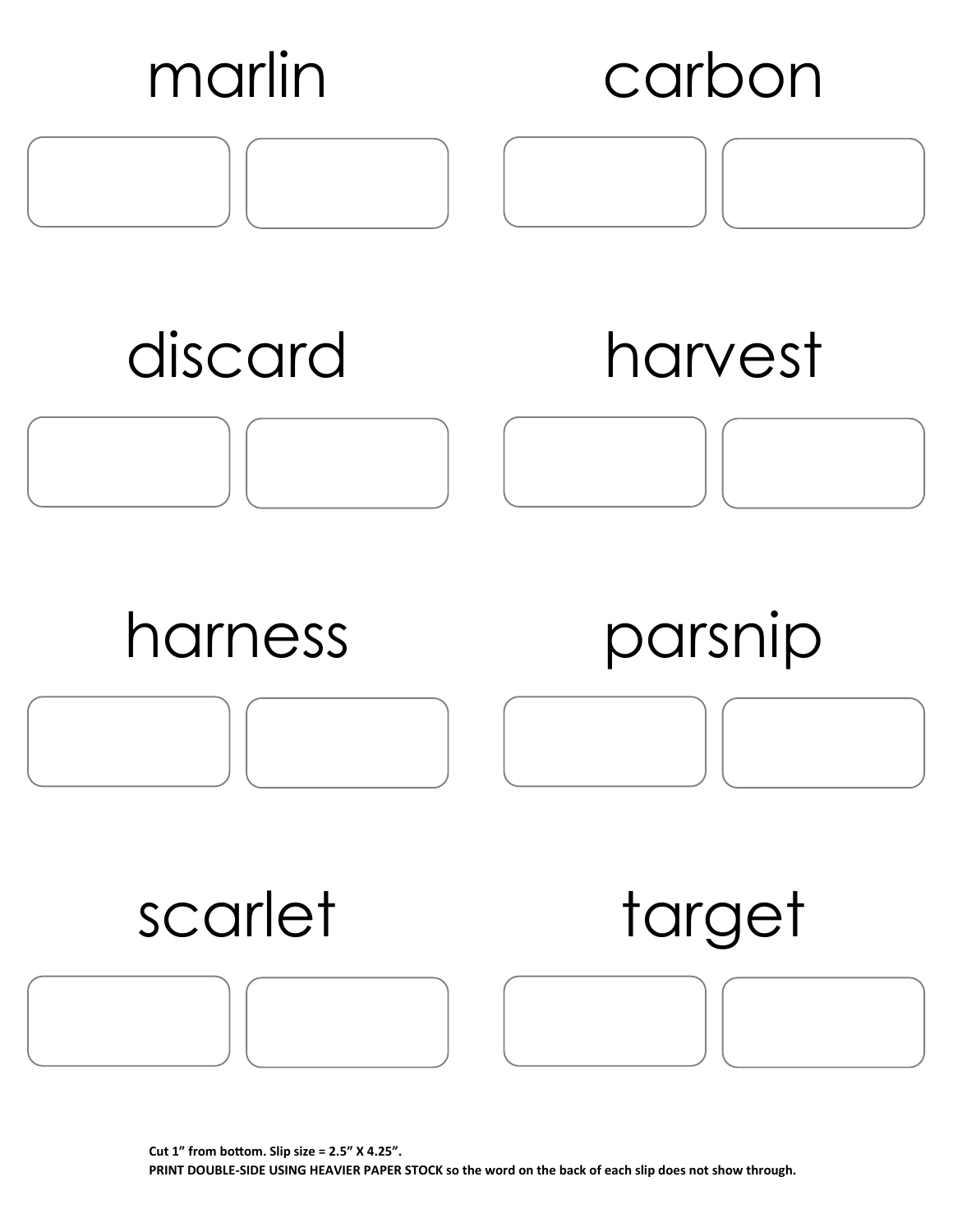

harvest discard

parsnip harness

target scarlet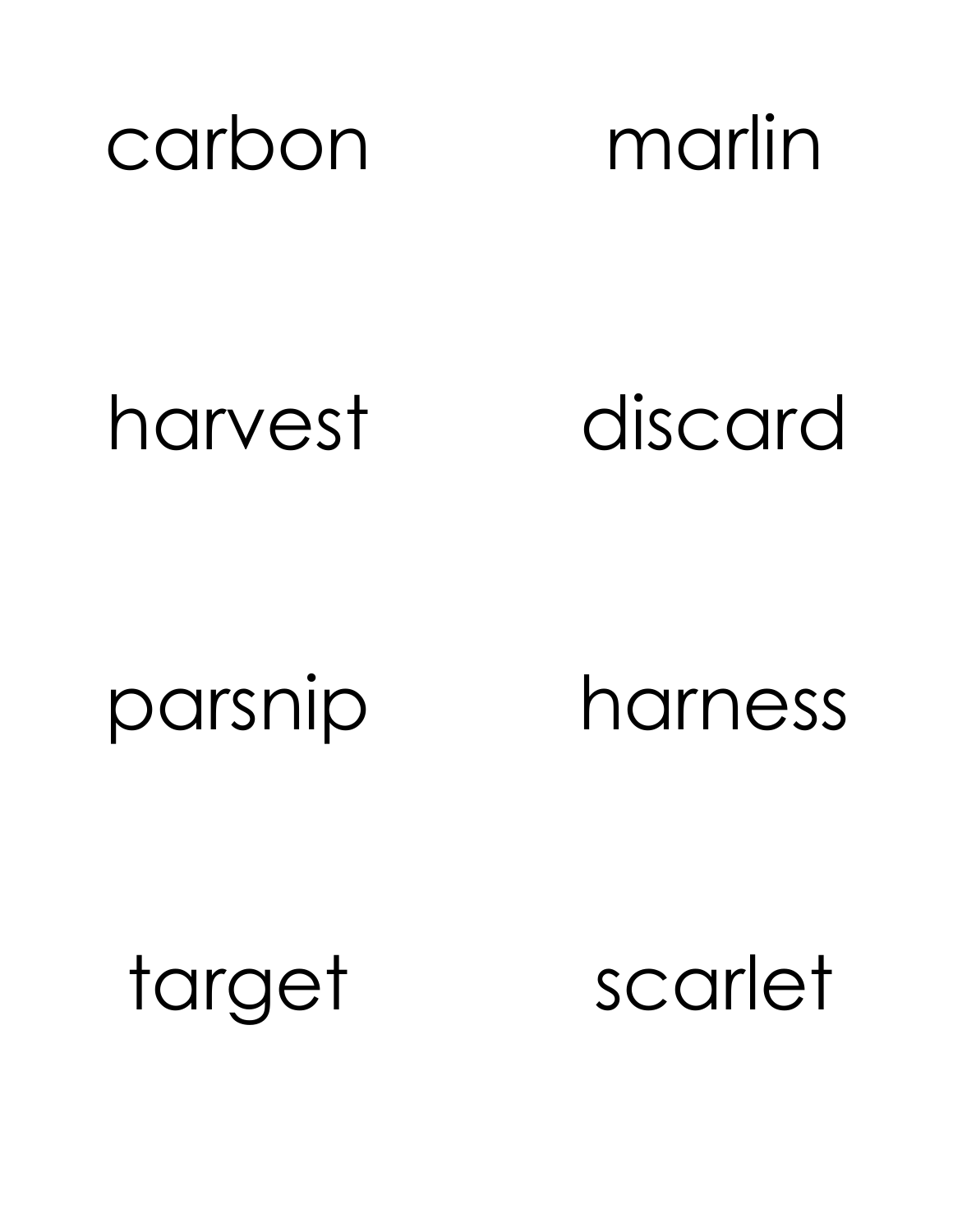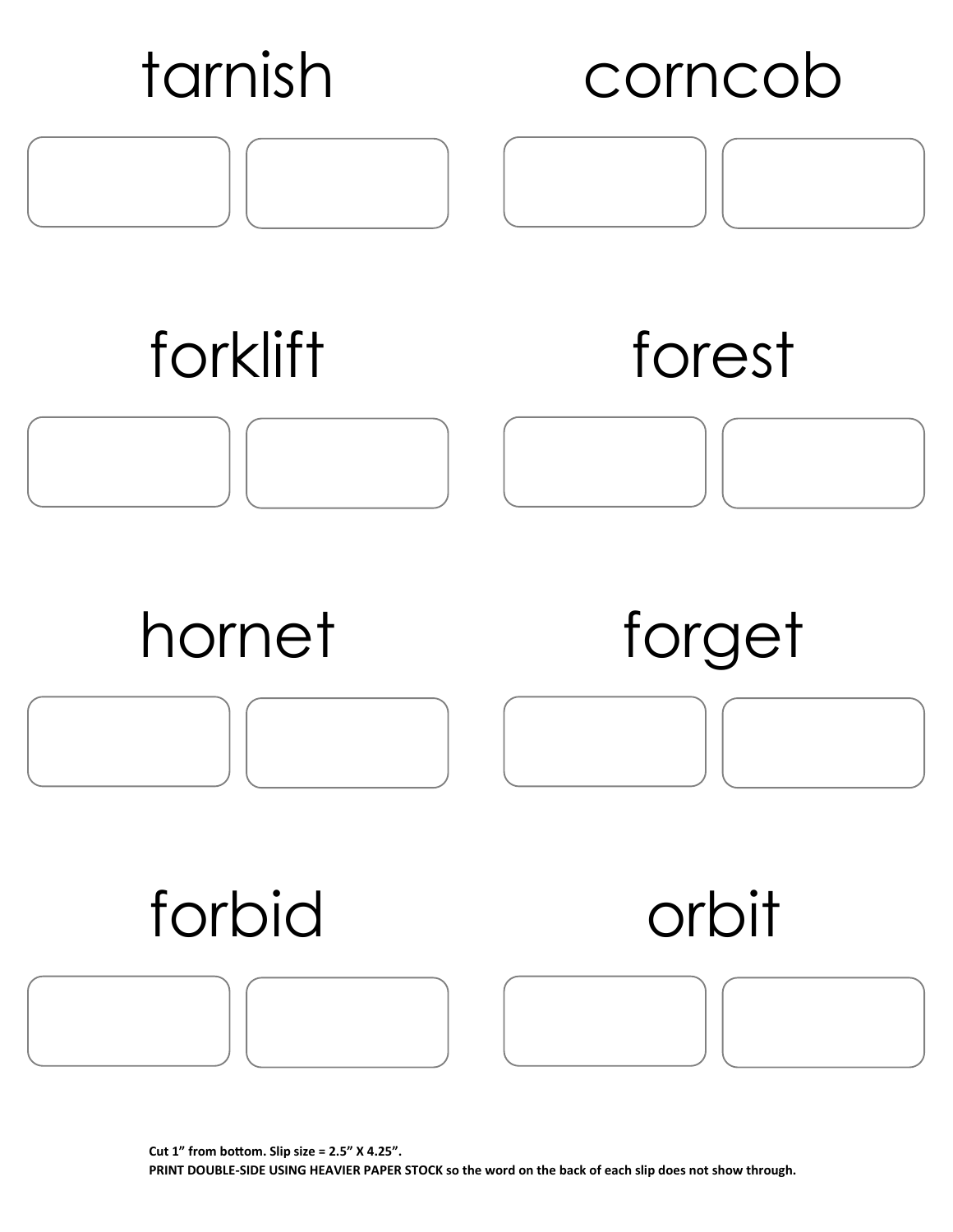

forest forklift

forget hornet

orbit forbid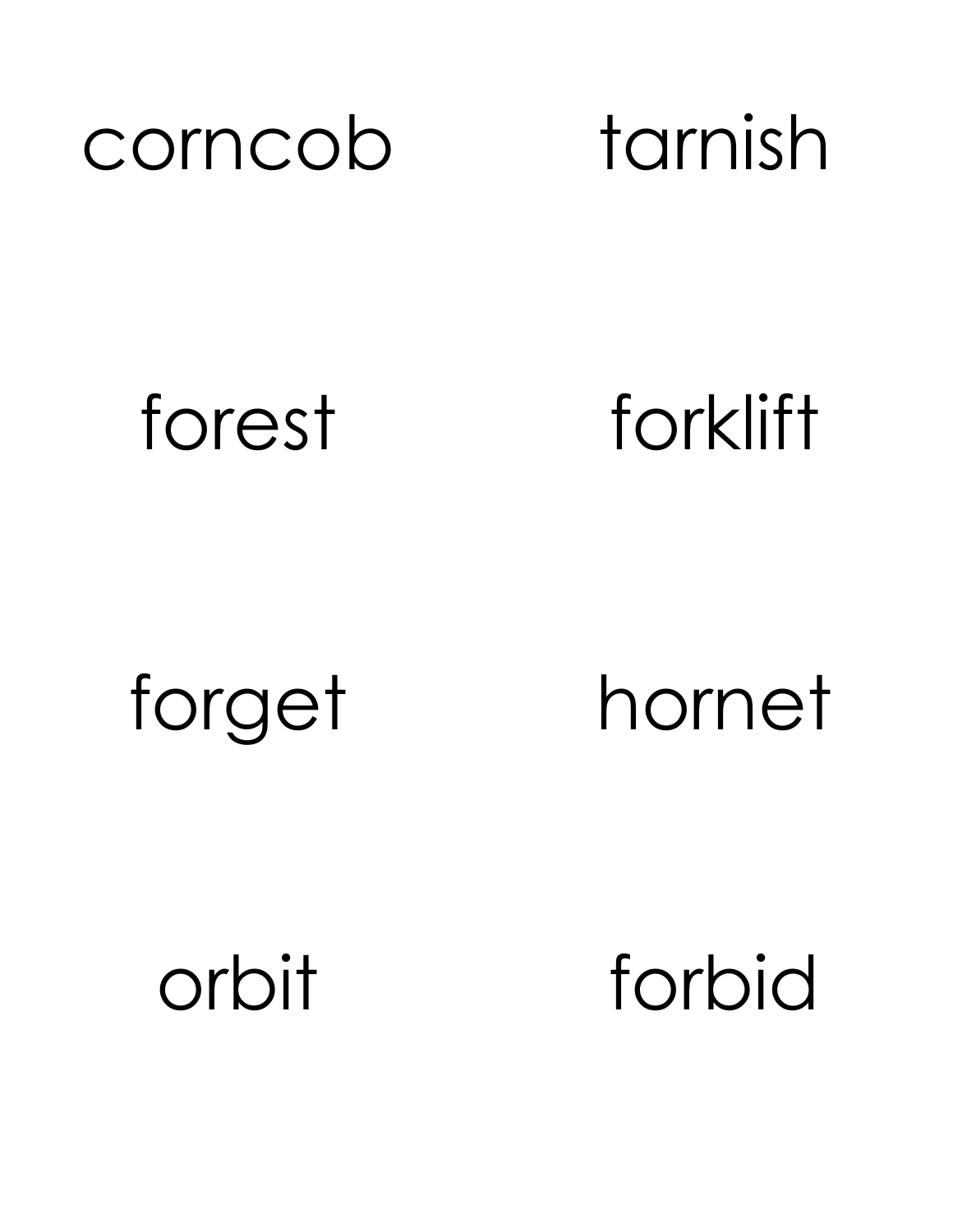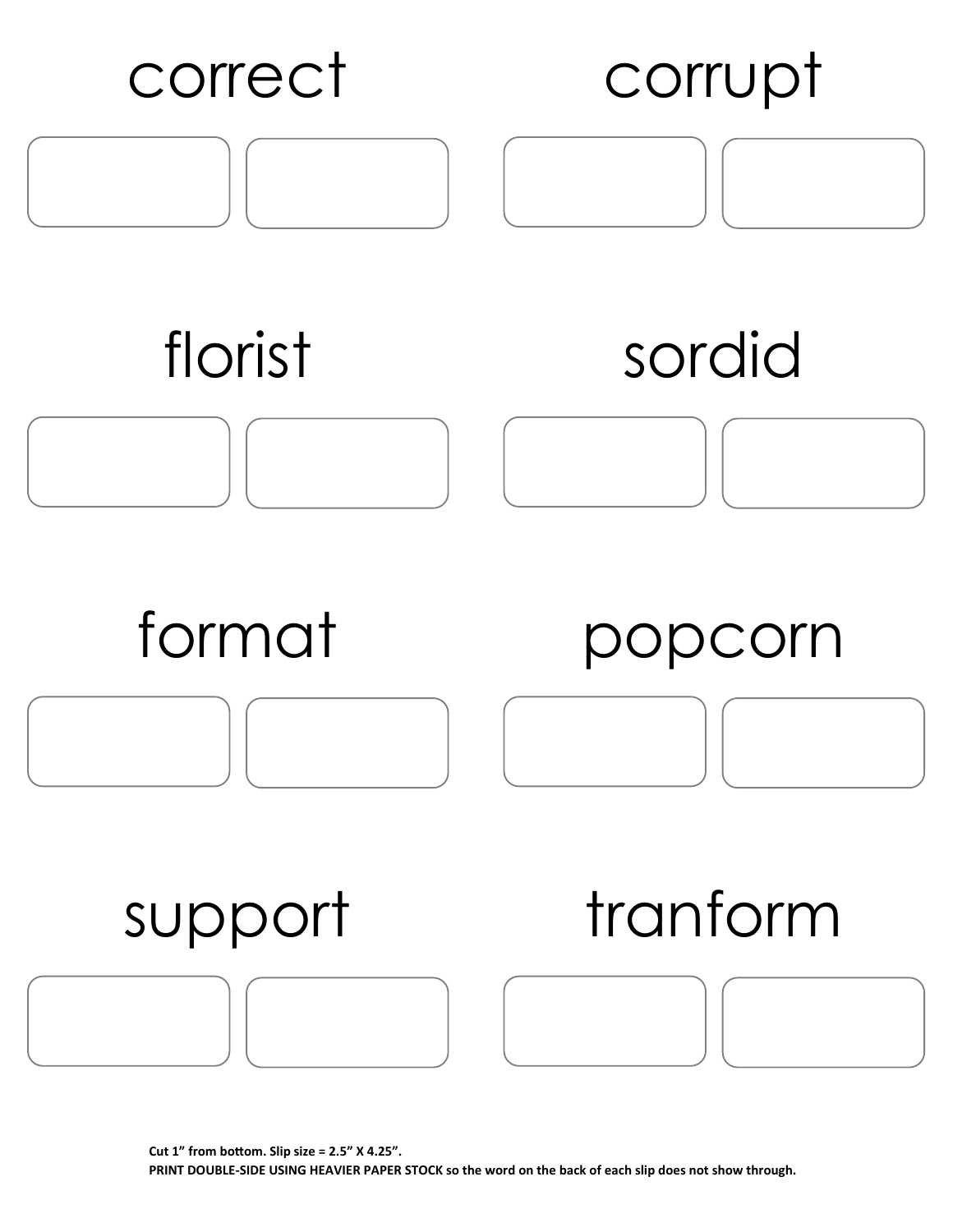

## sordid florist

### popcorn format

transform support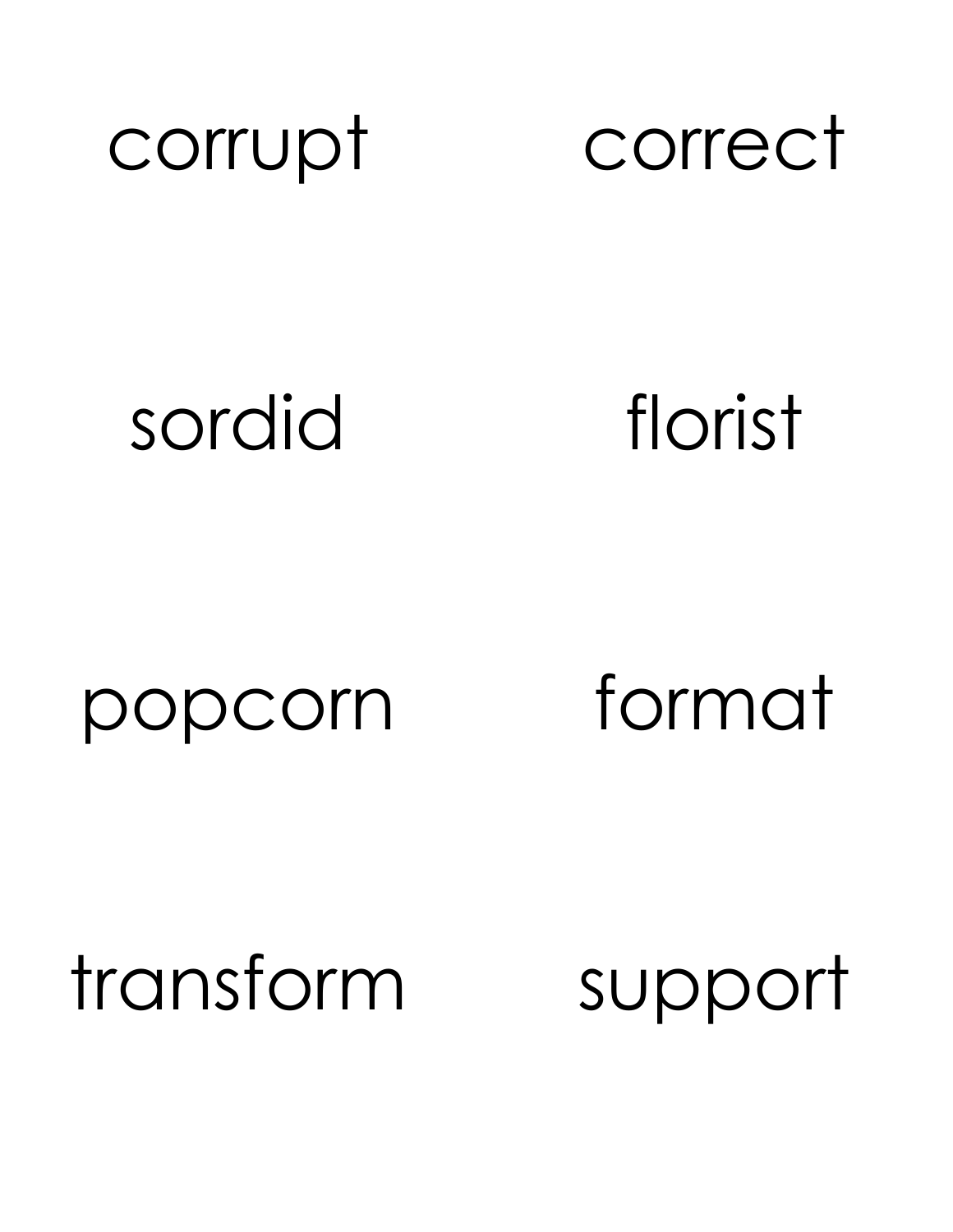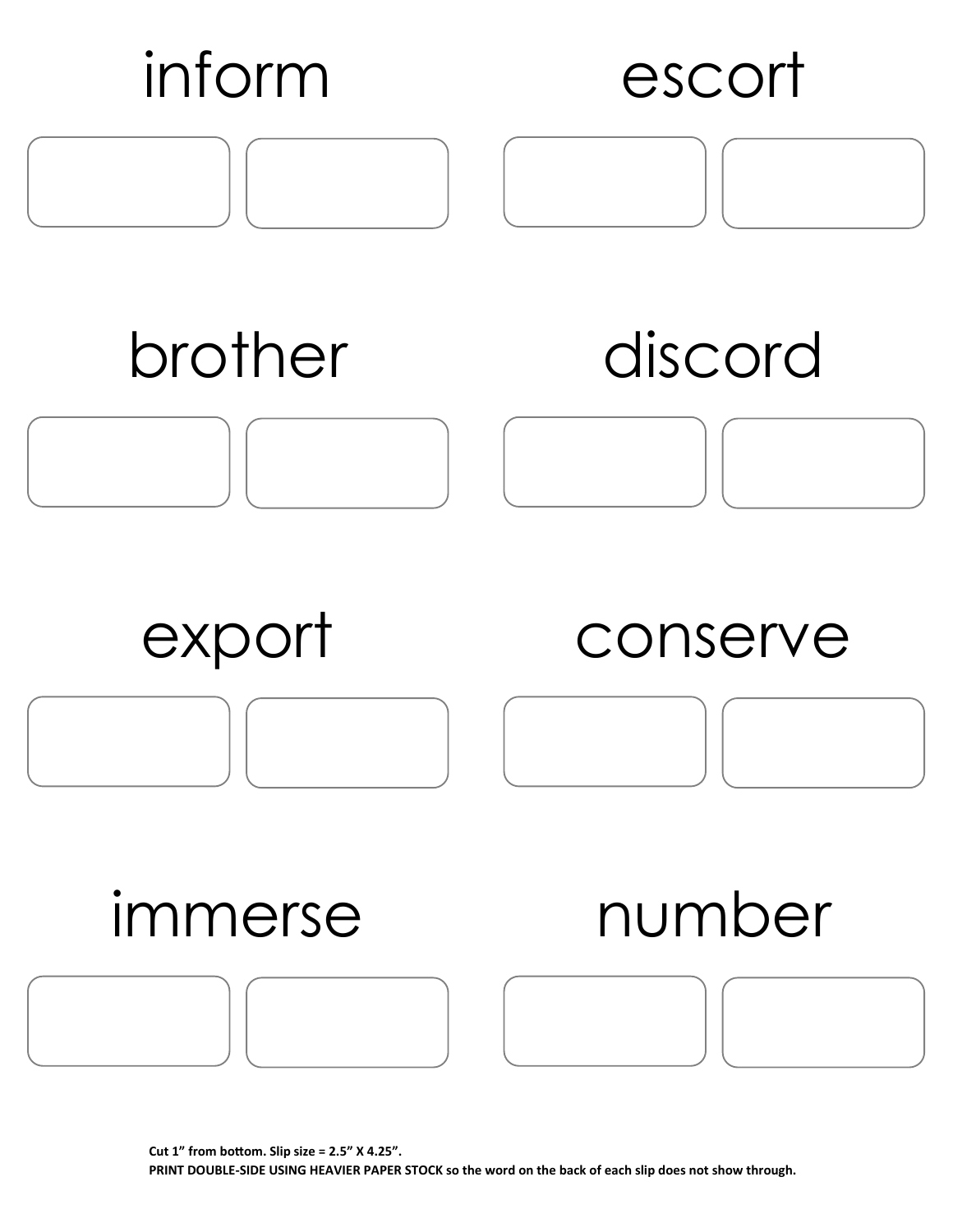![](_page_12_Picture_0.jpeg)

discord brother

### conserve export

# number immerse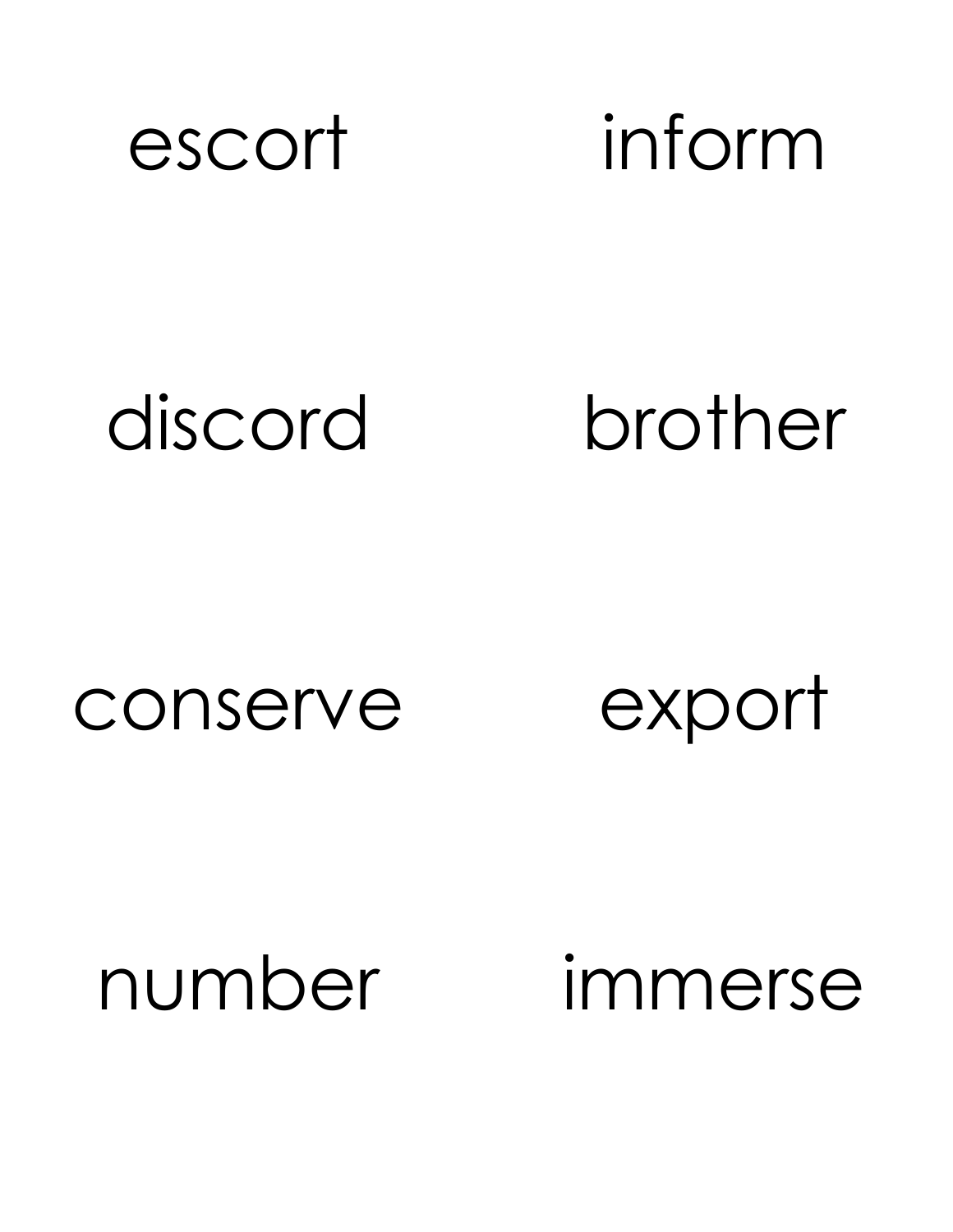![](_page_13_Figure_0.jpeg)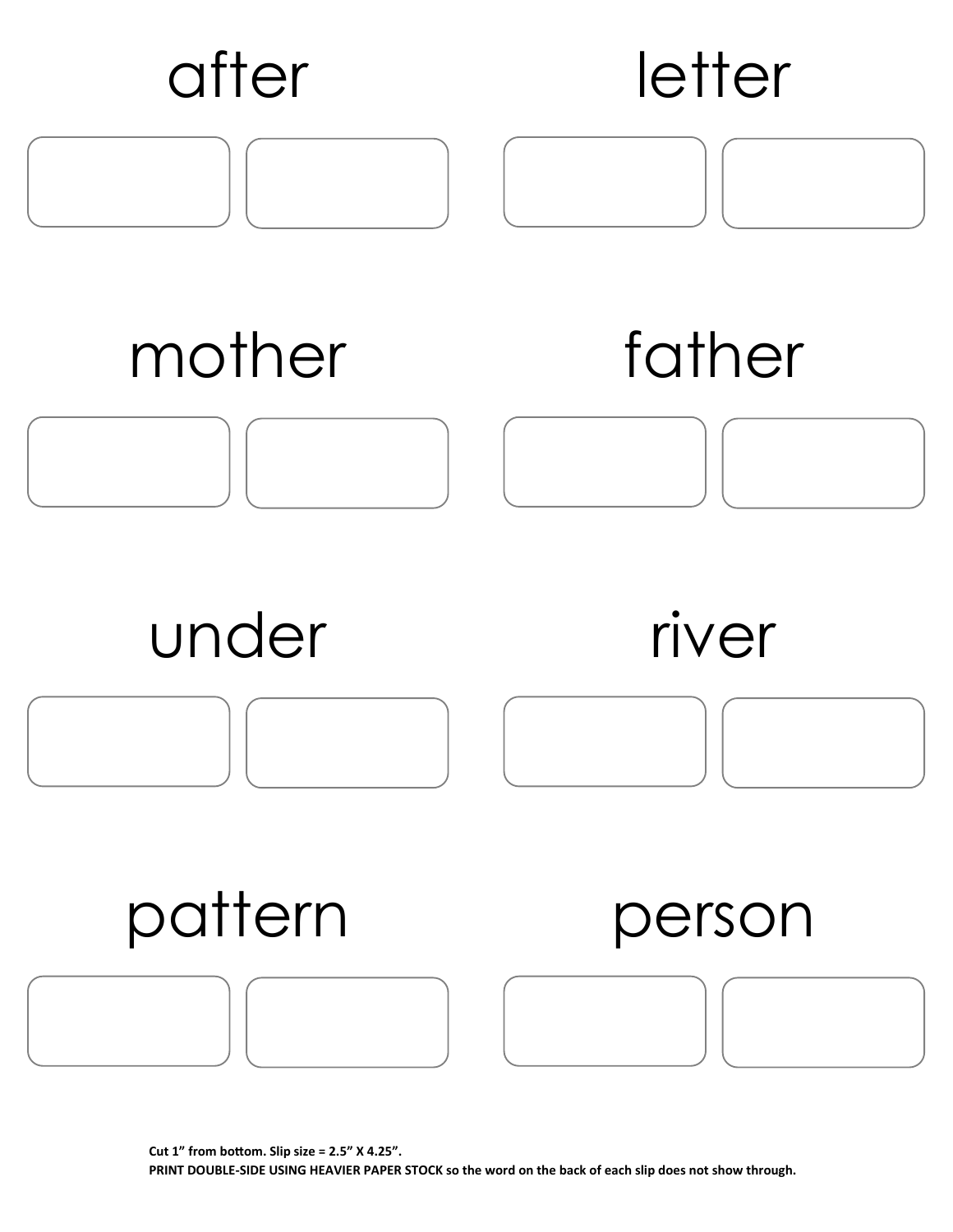![](_page_14_Picture_0.jpeg)

![](_page_14_Picture_1.jpeg)

# father mother

river under

person pattern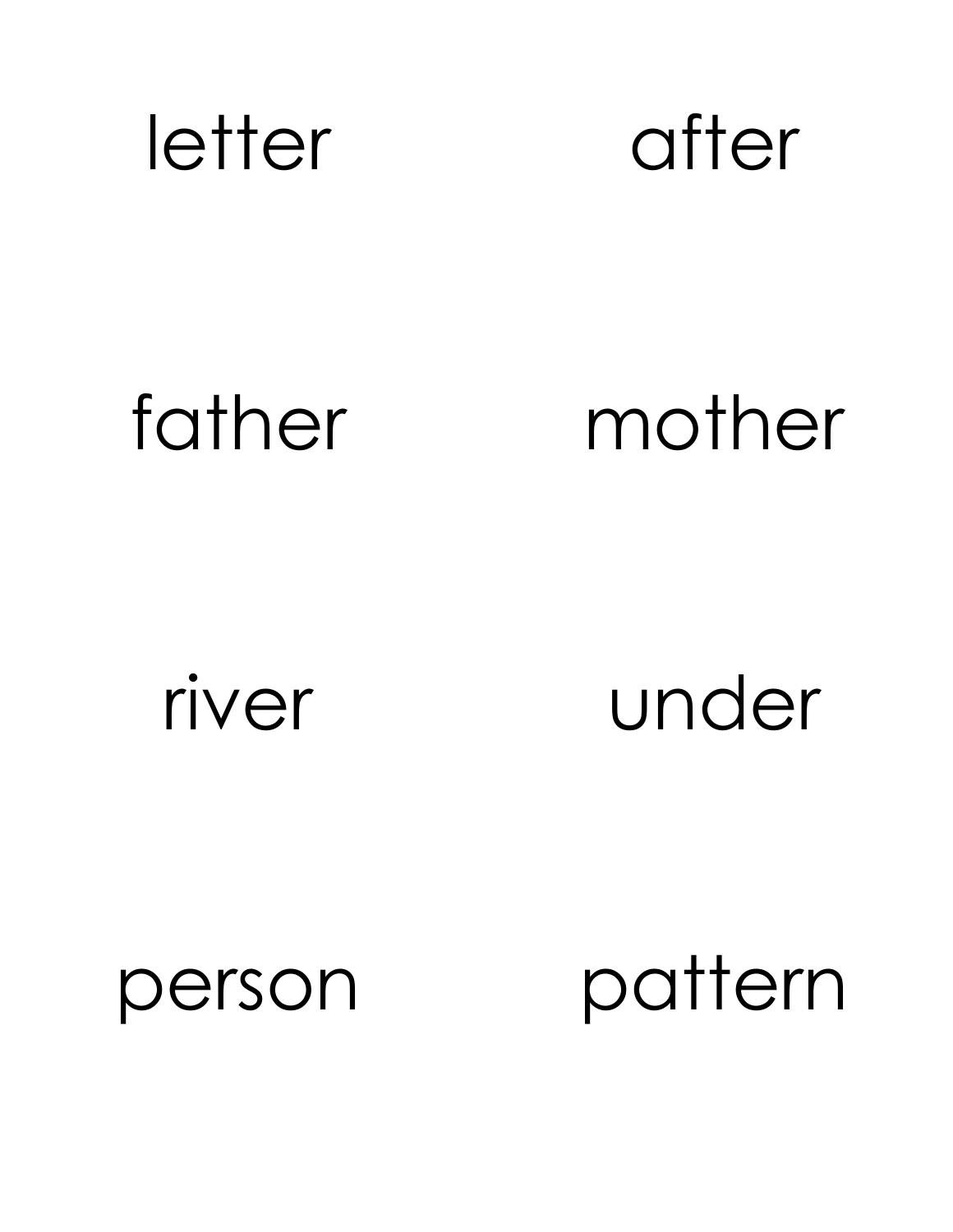![](_page_15_Figure_0.jpeg)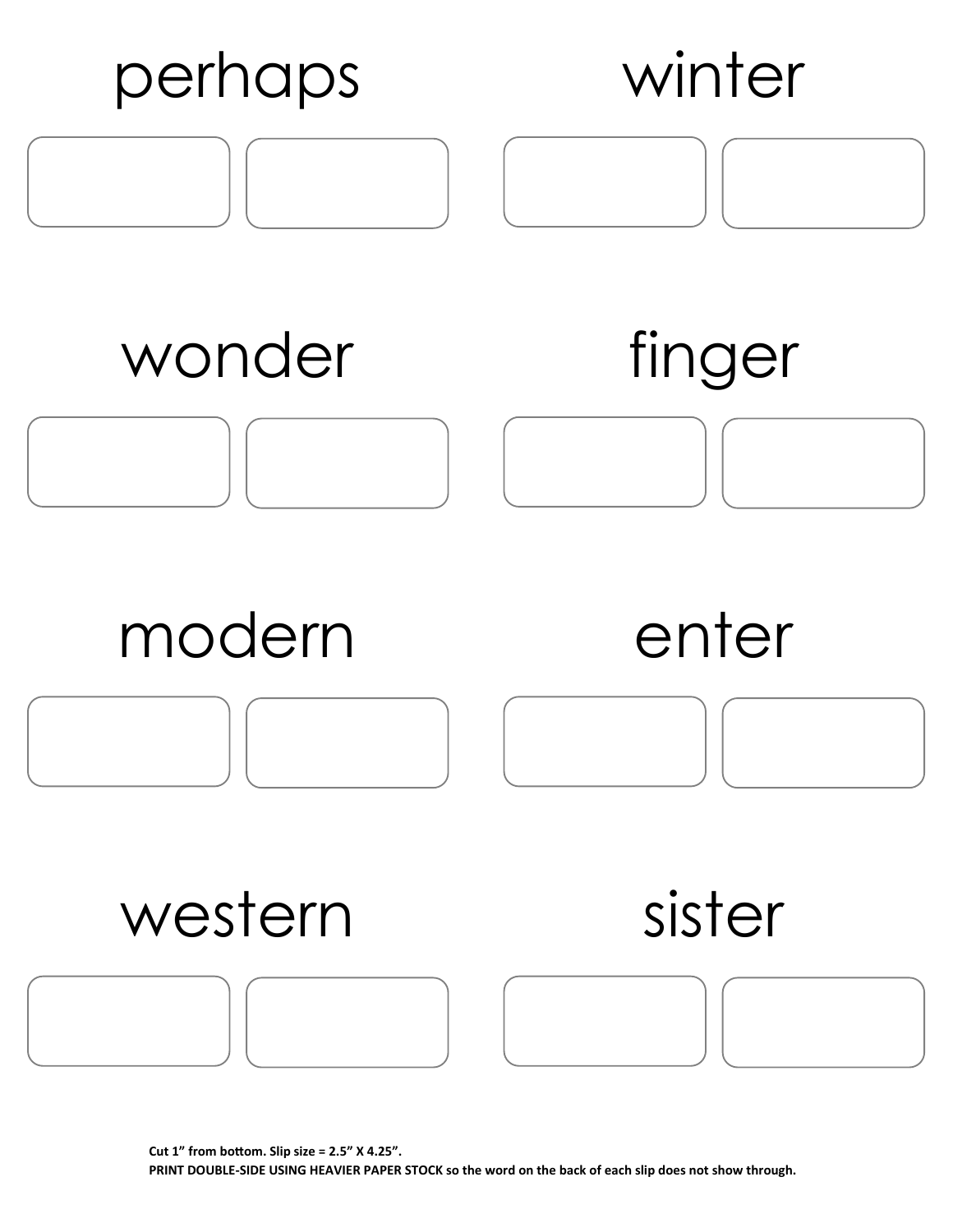![](_page_16_Picture_0.jpeg)

finger wonder

enter modern

sister western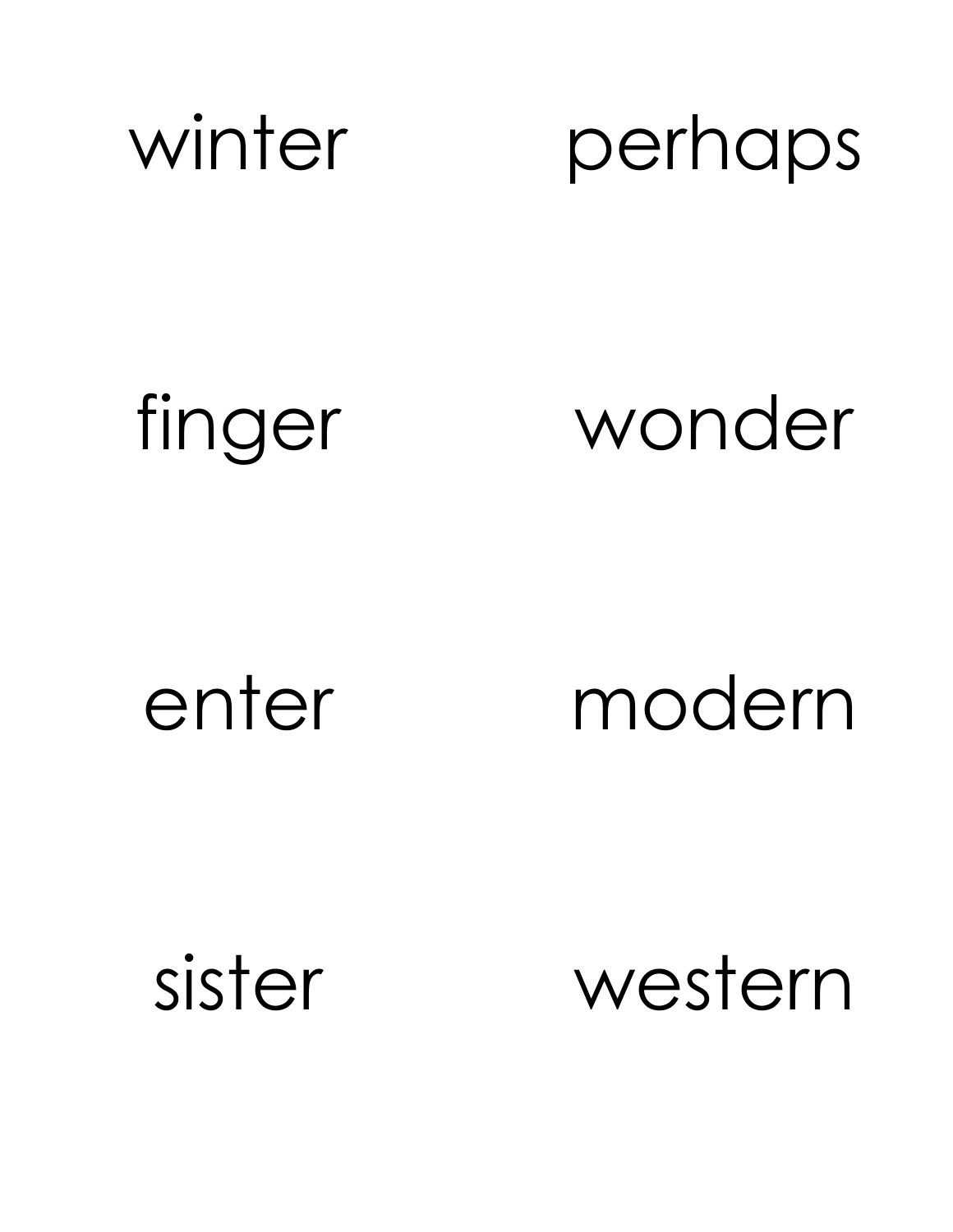![](_page_17_Figure_0.jpeg)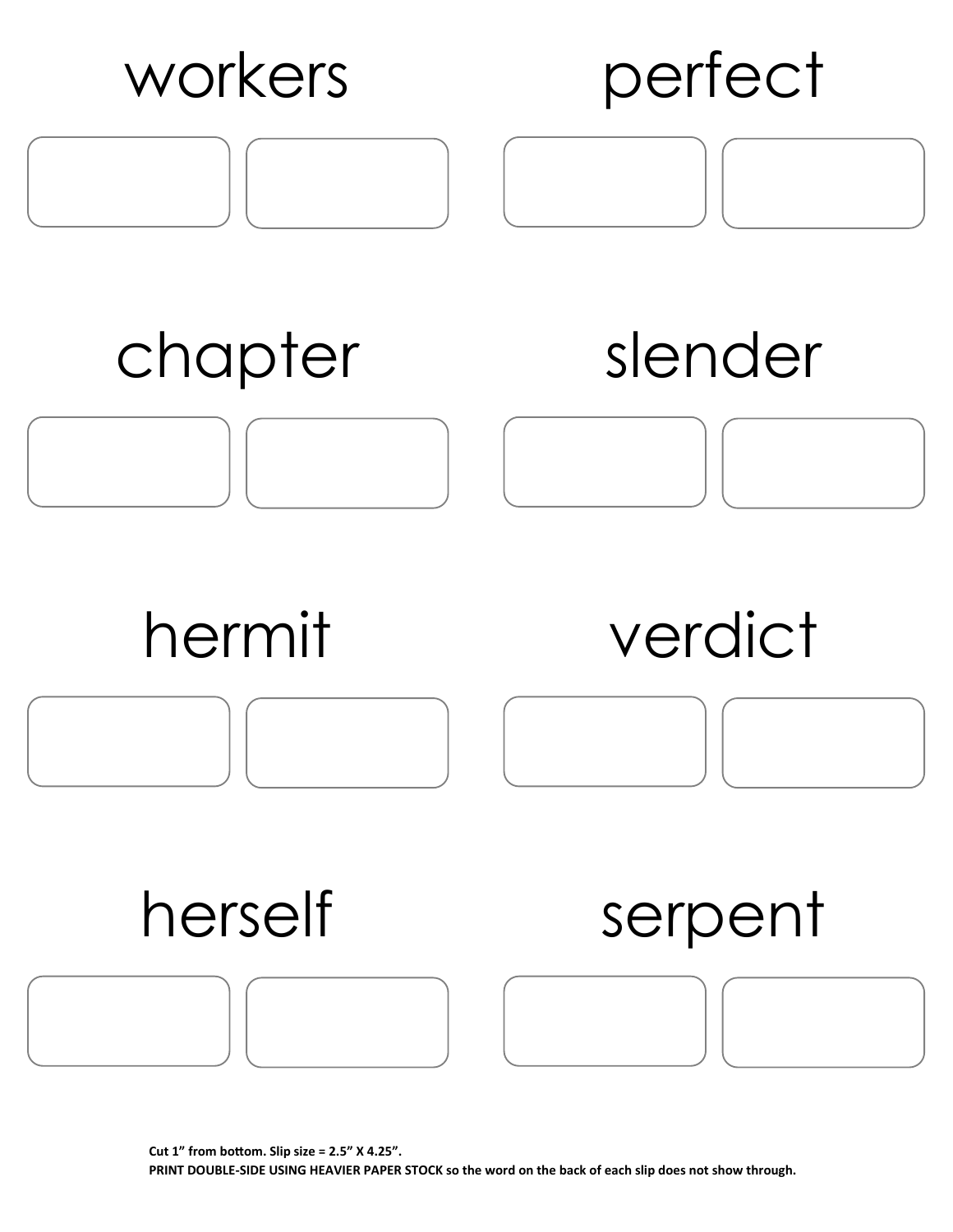![](_page_18_Picture_0.jpeg)

slender chapter

verdict hermit

serpent herself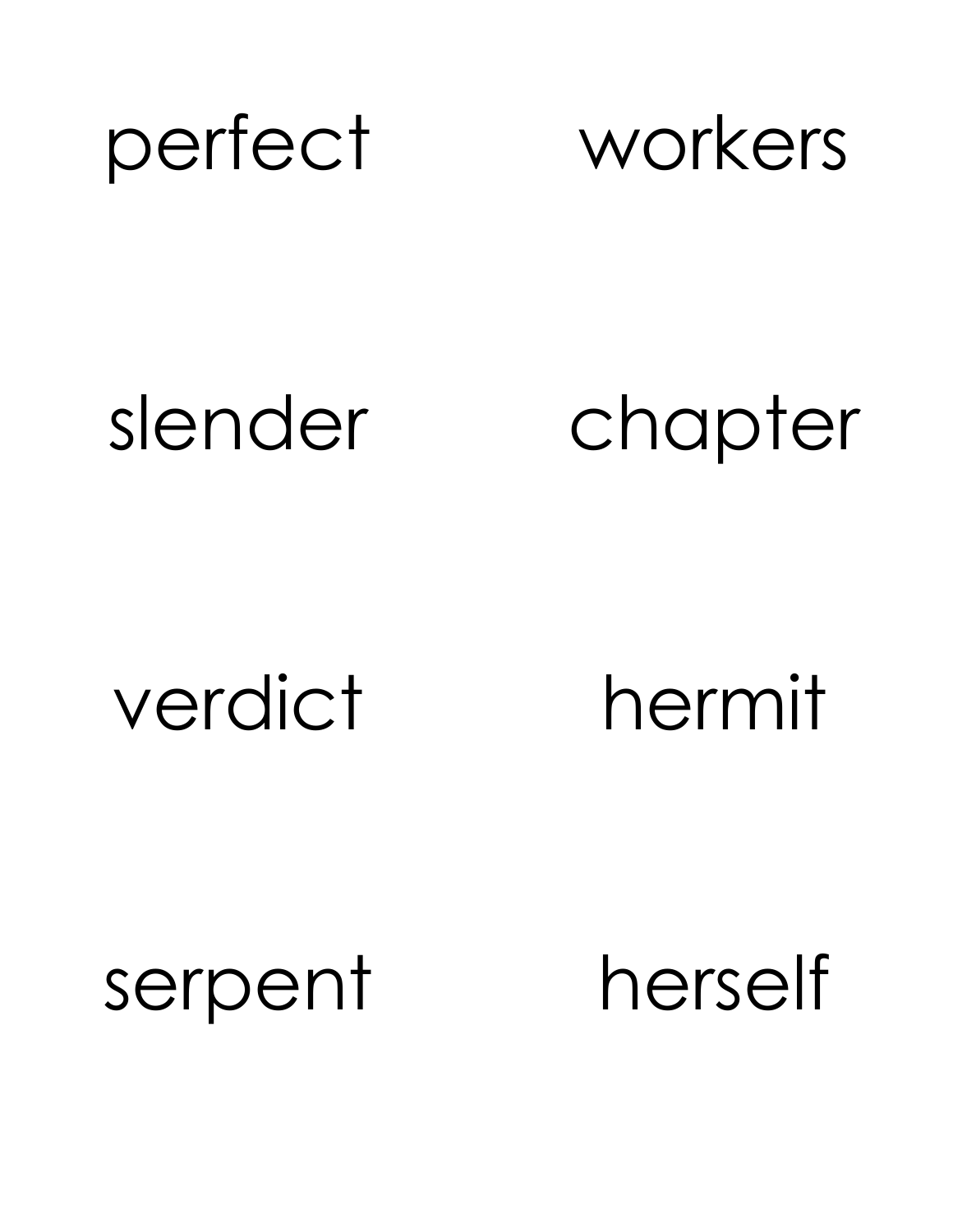![](_page_19_Figure_0.jpeg)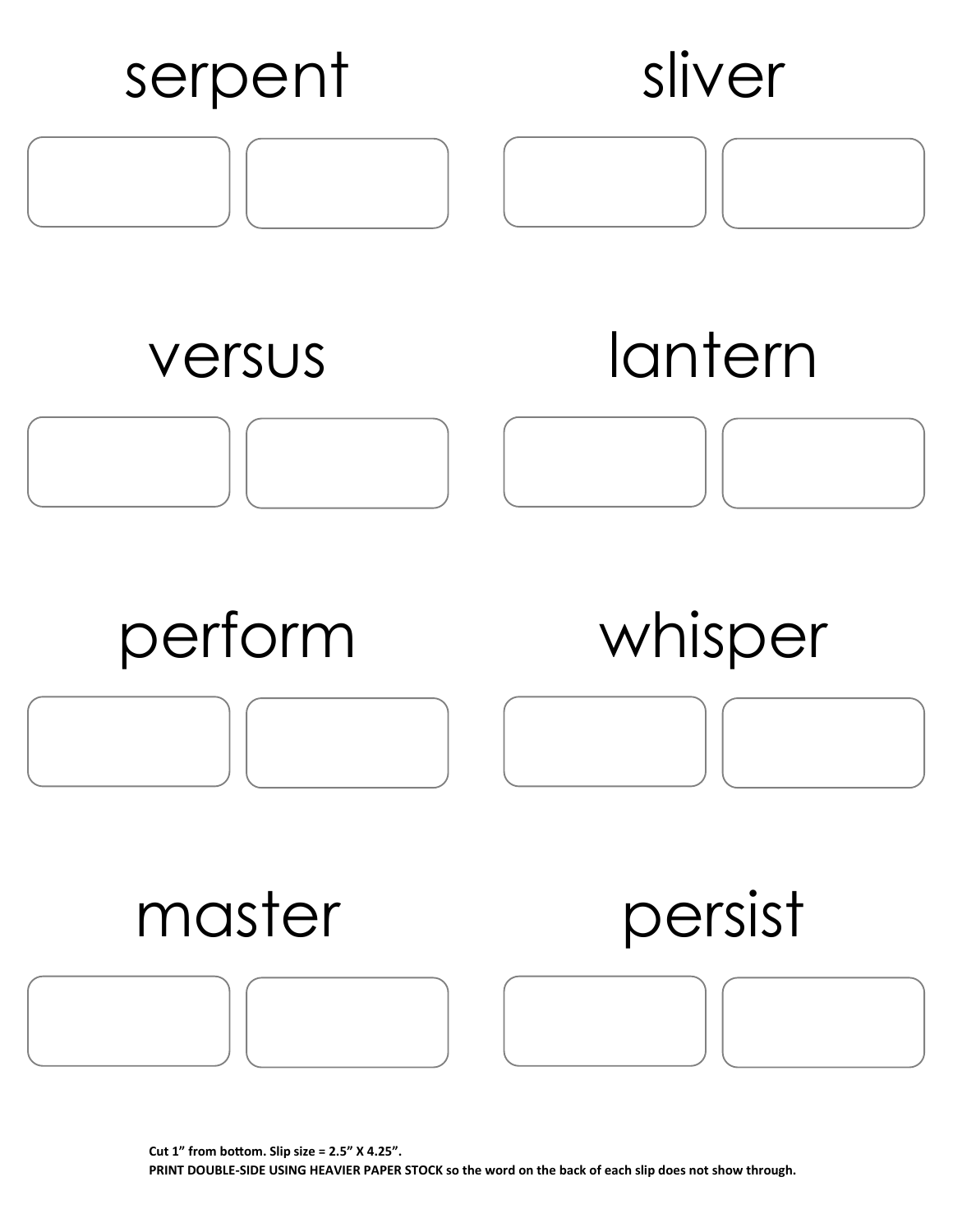![](_page_20_Picture_0.jpeg)

sliver serpent

### lantern versus

whisper perform

persist master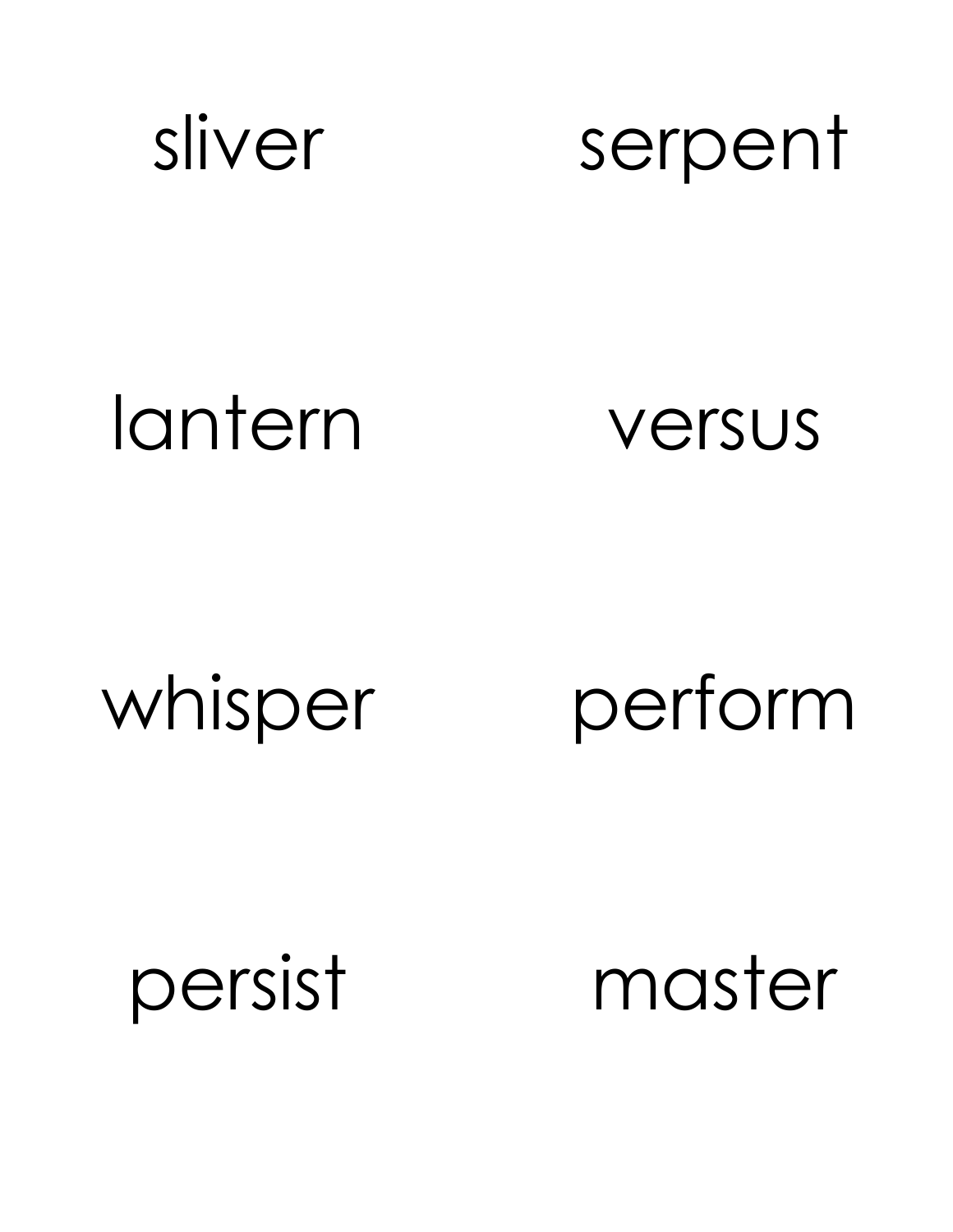![](_page_21_Figure_0.jpeg)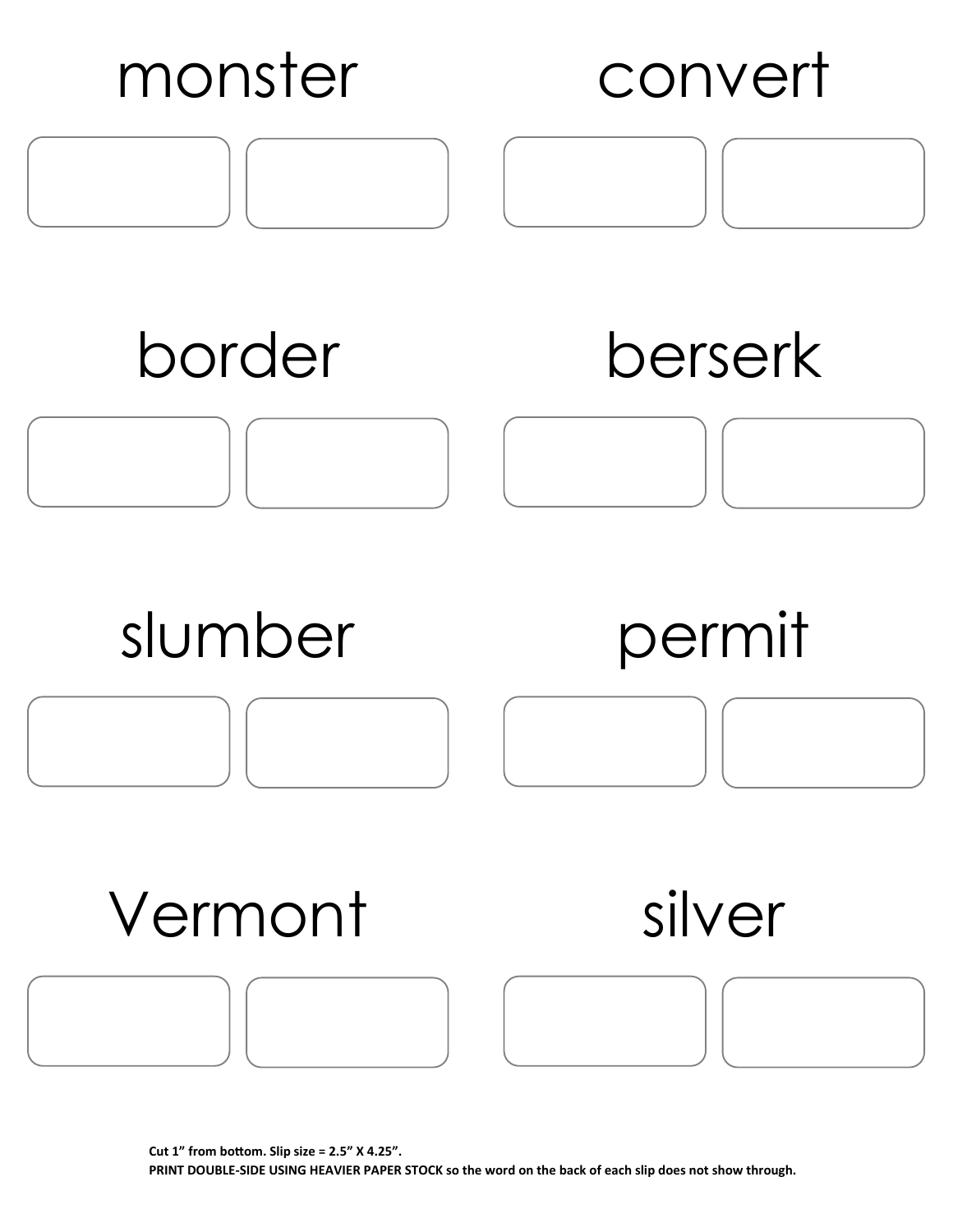![](_page_22_Picture_0.jpeg)

berserk border

permit slumber

silver Vermont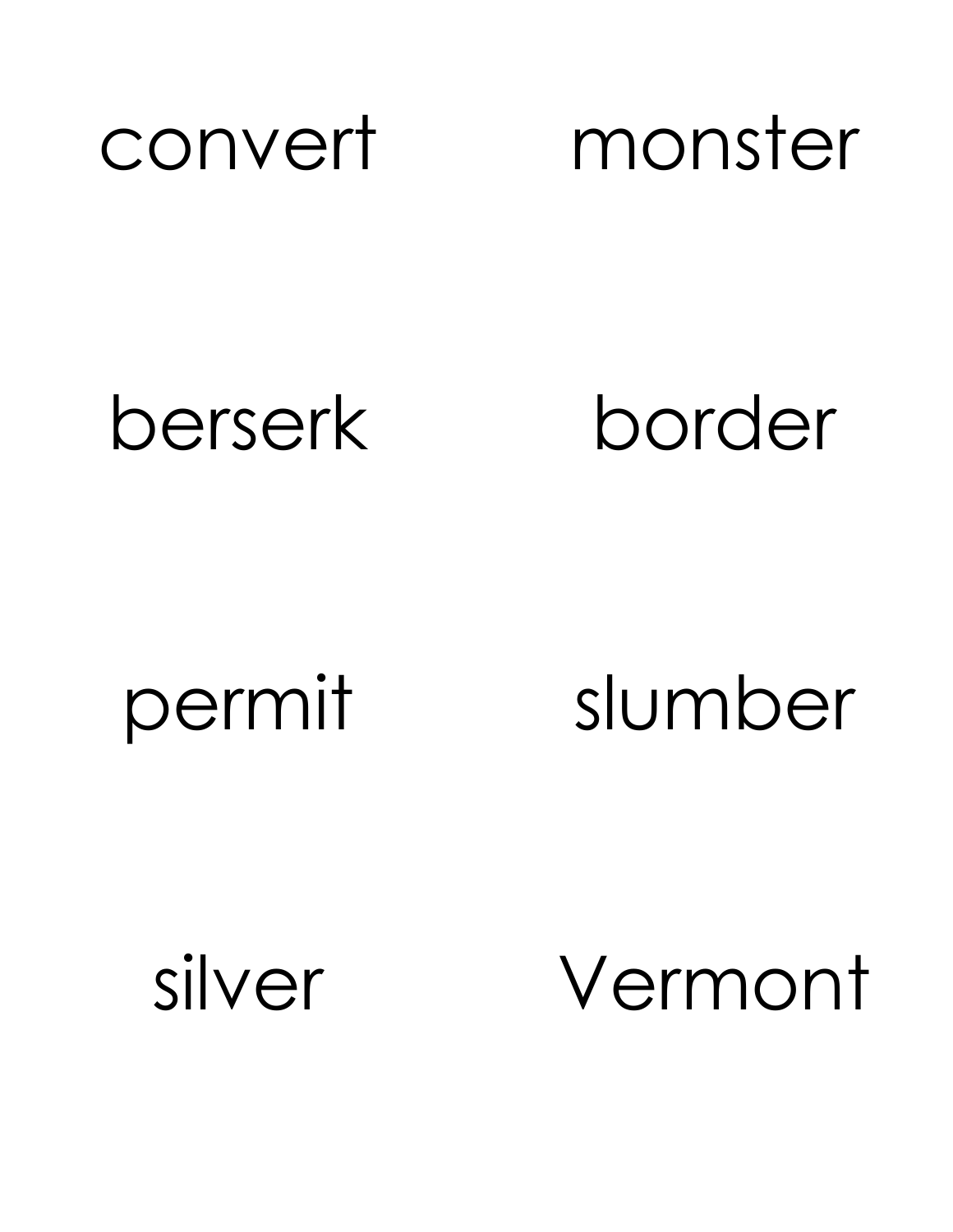![](_page_23_Figure_0.jpeg)